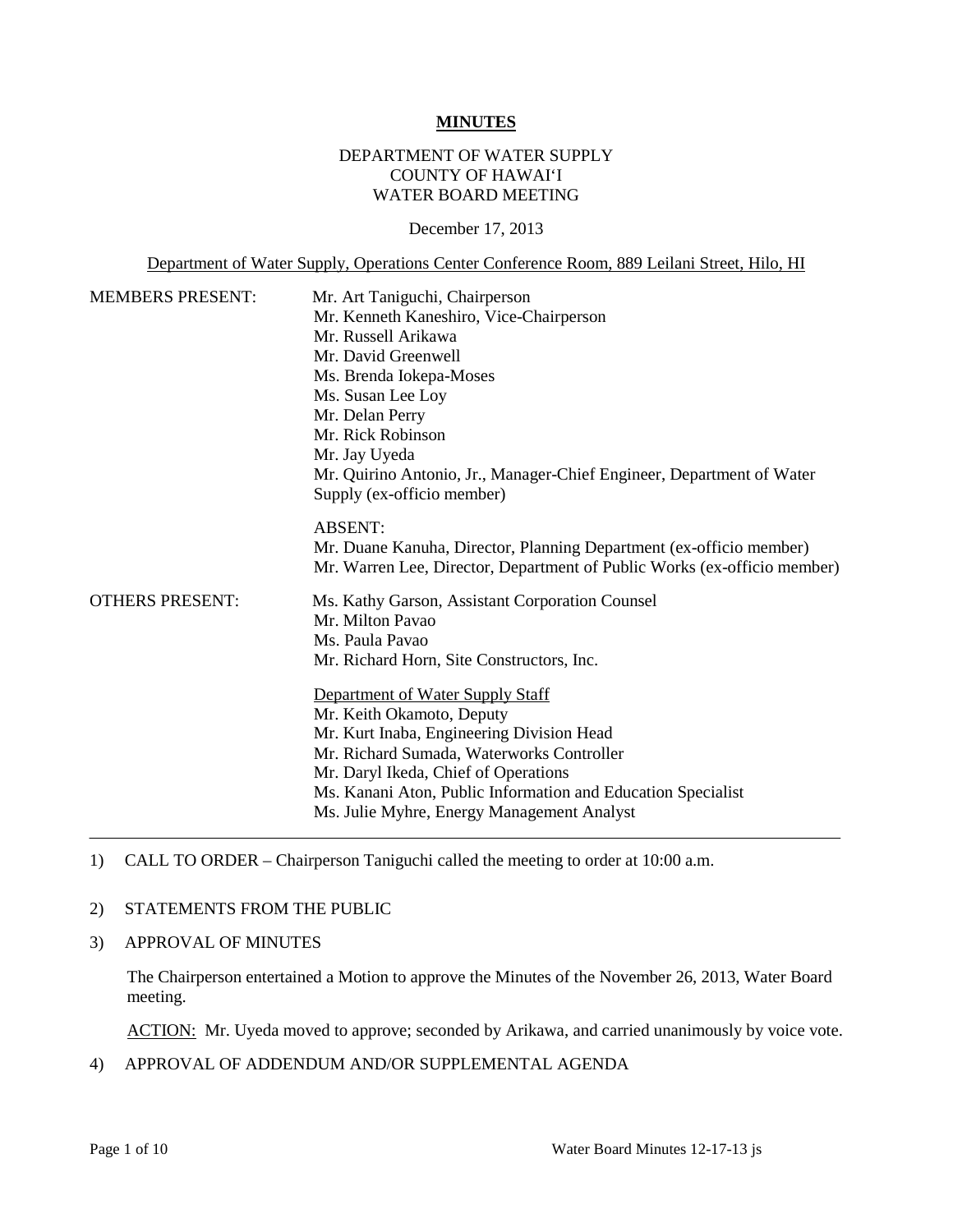ACTION: Mr. Arikawa moved to add Supplemental Agenda Item 5(A), JOB NO. 2013-999, KULA'IMANO WELL A REPAIR; seconded by Mr. Greenwell, and carried unanimously by voice vote.

### 5) SOUTH HILO:

## A. **JOB NO. 2013-999, KULA'IMANO WELL A REPAIR:**

Bids for this project will have been opened on December 12, 2013, at 2:00 p.m., and the following are the bid results:

| <b>Bidder</b>                                | Amount       |
|----------------------------------------------|--------------|
| Beylik Drilling and Pump Service, Inc.       | \$119,750.00 |
| Pacific Well Drilling and Pump Services, LLC | No Bid       |

Project Scope: This project generally consists of the replacement of the existing deep well submersible motor, pump, power cable, column pipe and appurtenances and chlorination of the well and pumping assembly, in accordance with the plans and specifications.

#### Project Cost:

| 1) | Low Bidder (Beylik Drilling and Pump Service, Inc.) | \$119,750.00 |
|----|-----------------------------------------------------|--------------|
| 2) | Construction Contingency (10%)                      | \$ 11.975.00 |
|    | <b>Total Construction Cost:</b>                     | \$131,725.00 |

Funding for this project will be from DWS CIP Budget under "Deepwell Pump Replacement." The contractor will have 210 calendar days to complete this project. The Engineering estimate was \$101,700.00.

The Manager-Chief Engineer recommended that the Board award the contract for JOB NO. 2013-999, KULA'IMANO WELL A REPAIR, to the lowest bidder, Beylik Drilling and Pump Service, Inc., for their bid amount of \$119,750.00 plus \$11,975.00 in construction contingency for a total contract amount of \$131,725.00, and that either the Chairperson or the Vice-Chairperson be authorized to sign the contract, subject to review as to form and legality by Corporation Counsel.

MOTION: Mr. Kaneshiro moved to approve; seconded by Mr. Perry.

The Manager-Chief Engineer said that there was only one bidder: Beylik Drilling and Pump Service, Inc., and the Department's recommendation is to award the contract to them.

Mr. Kaneshiro asked if this bid amount was in line with the Engineering estimate.

The Manager-Chief Engineer said that the bid amount was higher, but was still in line with the estimate.

ACTION: Motion carried unanimously by voice vote.

### 6) SOUTH KOHALA:

# A. **ASSIGNMENT OF INTEREST IN THE LĀLĀMILO RENEWABLE ENERGY SERVICE AND POWER PURCHASE AGREEMENT FROM SITE CONSTRUCTORS, INC., TO THE SPECIAL PURPOSE ENTITY, LĀLĀMILO WIND COMPANY, LLC:**

On April 26, 2013, Site Constructors, Inc., was awarded the winning proposal for the furnishing, delivery, installation, operation, and maintenance of a wind energy generation facility in the vicinity of eight existing DWS wells within the Lālāmilo-Parker well system. A Renewable Energy Service and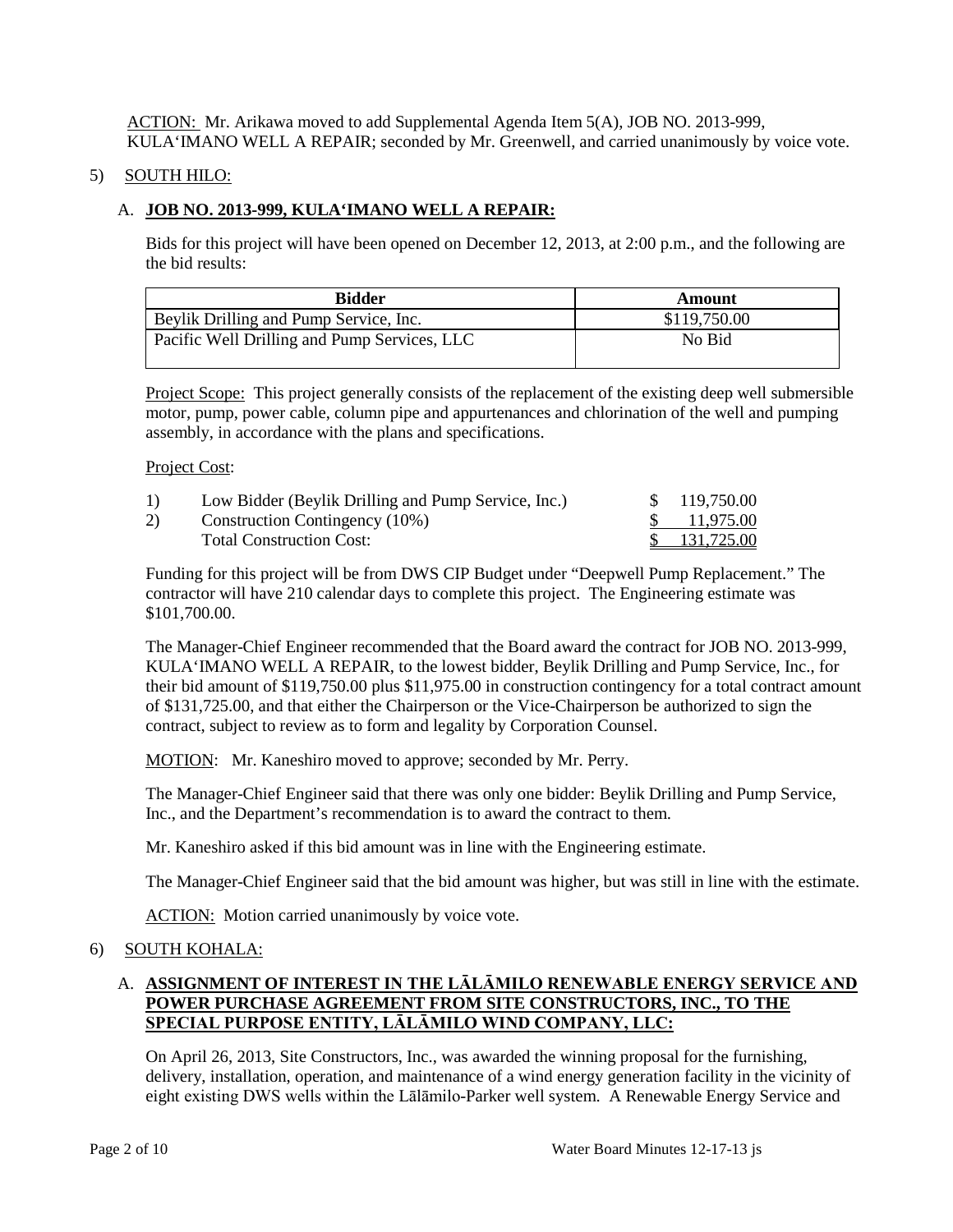Power Purchase Agreement between DWS and Site Constructors, Inc., was executed on November 8, 2013, that will allow DWS to purchase electricity at a rate of \$0.24 per kilowatt-hour from Site Constructors, Inc.

Under Section 14.3.1 of the Renewable Energy Service and Power Purchase Agreement, Site Constructors, Inc., wishes to assign interest in the Lālāmilo Renewable Energy Service and Power Purchase Agreement from Site Constructors, Inc., to a Special Purpose Entity, Lālāmilo Wind Company, LLC.

Site Constructors, Inc., will continue on as the general contractor of the Lālāmilo Windfarm project. The special purpose entity, Lālāmilo Wind Company, LLC, will be composed of Messrs. Richard Horn and Rodney Stiefvater, who is Mr. Horn's co-owner in the Hāwī windfarm project.

The Manager-Chief Engineer recommended that the Board approve the ASSIGNMENT OF INTEREST IN THE LĀLĀMILO RENEWABLE ENERGY SERVICE AND POWER PURCHASE AGREEMENT FROM SITE CONSTRUCTORS, INC., TO THE SPECIAL PURPOSE ENTITY, LĀLĀMILO WIND COMPANY, LLC, and that either the Chairperson or Vice-Chairperson be authorized to sign the documents, subject to approval of Corporation Counsel.

MOTION: Ms. Lee Loy moved to approve; seconded by Mr. Greenwell.

The Manager-Chief Engineer said that this Assignment is allowed under Section 14.3.1 of the Power Purchase Agreement, so the Department has no objections.

Mr. Robinson asked whether Site Constructors, the project's original awardee, will continue to be the guarantor of the project.

Mr. Horn of Site Constructors confirmed this, saying that Site Constructors will still be responsible for the entire project.

ACTION: Motion carried unanimously by voice vote.

### 7) MISCELLANEOUS:

# A. **DEDICATION OF WATER SYSTEMS**:

The Department received the following documents for action by the Water Board. The water systems have been constructed in accordance with the Department's standards and are in acceptable condition for dedication.

**1.** GRANT OF EASEMENT Grantor: Crystal Rose Andrade Gouveia Tax Map Key: (3) 4-6-010: 035 (portion)

### *Note: DWS acquired this Easement for an existing 8-inch waterline.*

The Manager-Chief Engineer recommended that the Water Board accepts these documents subject to the approval of the Corporation Counsel, and that either the Chairperson or the Vice-Chairperson be authorized to sign the documents.

MOTION: Mr. Arikawa moved to approve; seconded by Mr. Uyeda.

The Manager-Chief Engineer said that this is a grant of easement for an existing waterline that has been there for years, and for which, for some reason, DWS never got an easement from the property owners. He noted that there may be several properties in the Āhualoa area that DWS does not have easements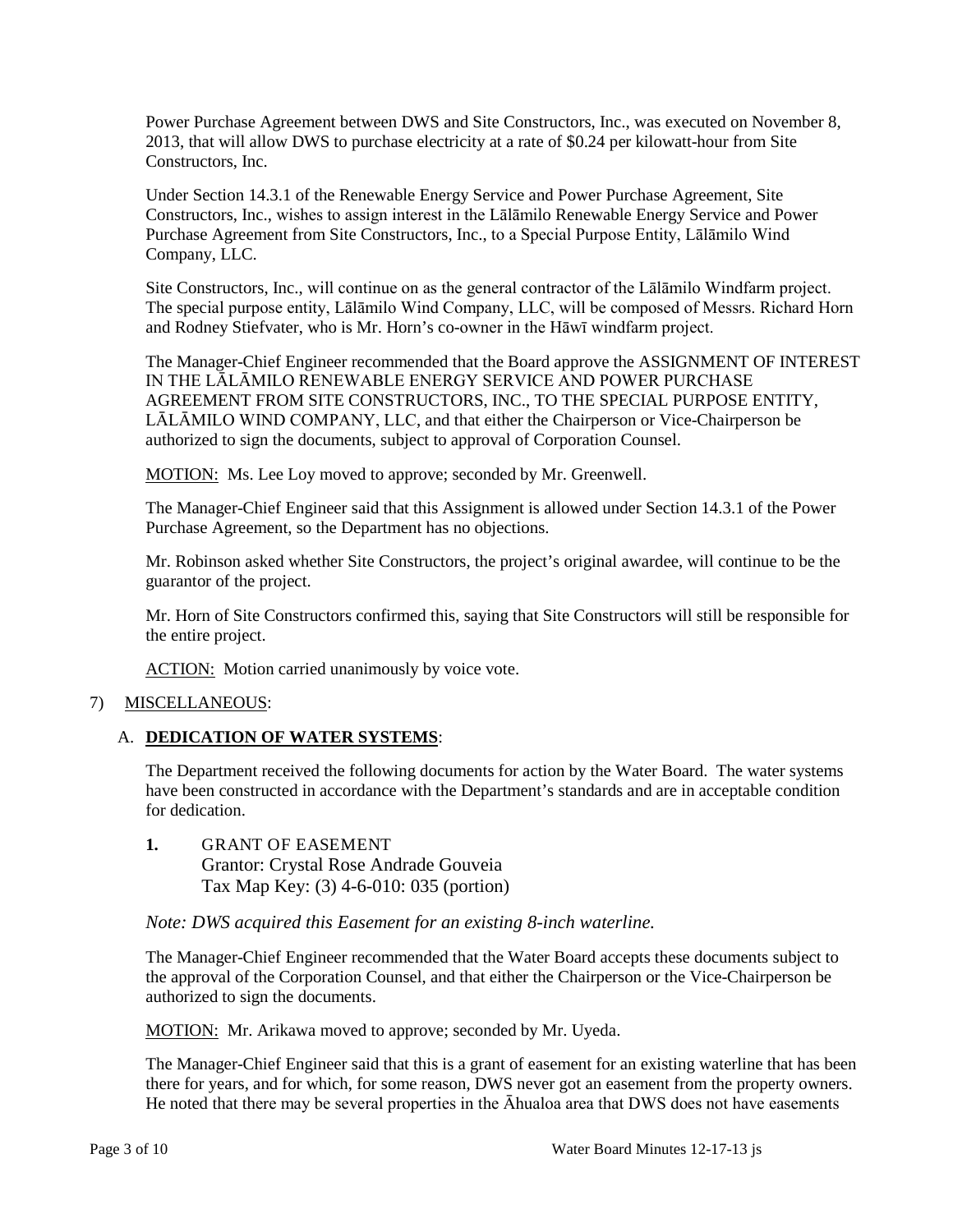for. DWS is slowly, step by step, getting easements from the various land owners, and this grant of easement is one of those, he said.

Ms. Lee Loy asked what triggered this grant of easement to happen.

The Manager-Chief Engineer said a request came in from the land owners, who realized that there was a pipeline on their property for which there was no easement that would allow DWS to be there. The trigger was that the land owners wanted a water service, and meanwhile just recently, there was a main break on the property. DWS was kind of stuck because it had to repair the main, so the Department agreed to grant the land owners the water service in exchange for the easement. DWS installed a water service to the property, and its location close by the property's gate allows DWS to read the meter.

ACTION: Motion carried unanimously by voice vote.

### B. **MONTHLY PROGRESS REPORT**:

Chairperson Taniguchi asked about the entry on the Ainako-Aina Lani Waterline Replacement, which shows that it is 100 percent completed.

Mr. Inaba said that the consultant portion of the project is completed; the plans have been shelved for the time being.

Chairperson Taniguchi asked whether the project would appear on the report until the project construction is completed.

Mr. Inaba confirmed this.

Chairperson Taniguchi asked about the Palani Road project, whose entry shows it is 99.9 percent completed.

Mr. Inaba said that the project is done; DWS is only waiting to make a final payment. All of the paperwork has come in, but there is something holding up the final payment, he said.

Mr. Robinson noted the entry in the report which says: "need CTS's HCE (Hawai'i Compliance Express) compliance before releasing retainage to bonding company." He asked if the HCE compliance was what DWS was waiting for in order to certify the funds. He asked whether CTS would be able to get that compliance.

Mr. Inaba said that DWS has been working with CTS's bonding company to get the compliance so that the funds can be released. That has to be worked out between CTS and the bonding company, he added.

Mr. Robinson asked whether the compliance involved the State and Federal requirements, etc.

Mr. Inaba confirmed this.

Mr. Arikawa asked whether DWS was still awaiting word about the Queen Ka'ahumanu Highway Widening project redesign, and if so, he wanted to know how long it might take before the status was known.

Mr. Inaba said that DWS had just sent out a follow-up letter requesting a status update on the project. DWS is waiting for the redesign to be submitted, in order for DWS to participate, and to help cut the costs of the Department's portion of the redesign. He said he did not know the status of the project, and has been keeping in contact with the Department of Transportation (DOT); so far there is no definite schedule.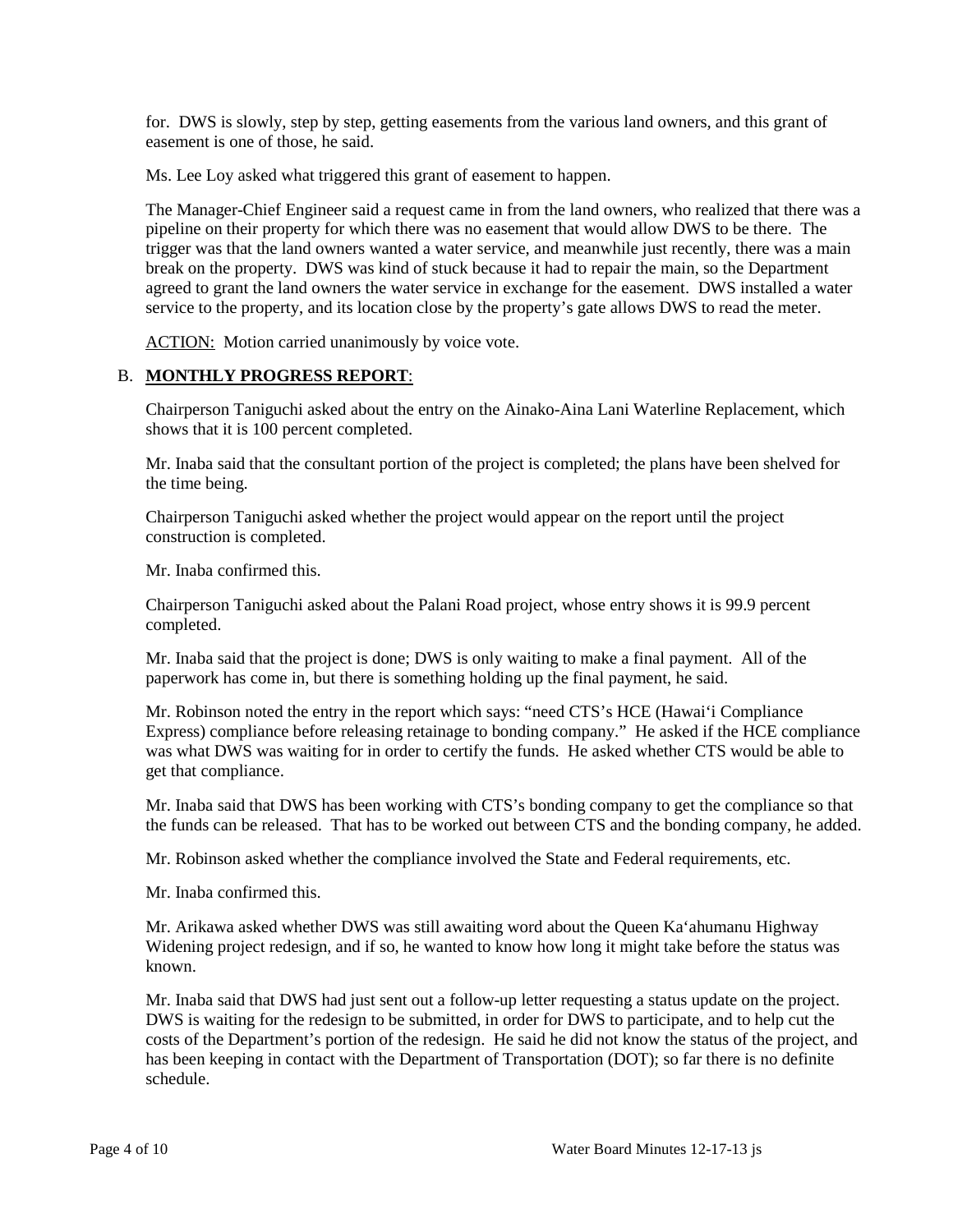The Manager-Chief Engineer said he had just signed the letter, which requests the status of the project. He said he would have a report for the Board at the January meeting.

Mr. Uyeda asked if the DOT District Engineer could be asked to speak to the Board at the next meeting.

The Manager-Chief Engineer said he would talk to DOT about it.

# C. **REVIEW OF MONTHLY FINANCIAL STATEMENTS:**

Chairperson Taniguchi asked about the increase of \$57,000.00 in non-operating revenues due to the rental income for the Waiākea Office Plaza office space.

Mr. Sumada said yes, DWS gets about \$20,000.00 in rent from the County.

The Manager-Chief Engineer said that DWS now has very good neighbors downstairs.

Mr. Greenwell asked Mr. Sumada if he had an opportunity to look into increased costs for the Waimea pumping (amid the drought situation).

Mr. Sumada said he believed that if the electricity costs for the pumps increase -- but if there is not a corresponding increase in consumption to offset those increases -- the electrical costs will generate an increase in the Power Cost Charge. Therefore, that is how any cost increases that may occur at the Waimea well will be covered.

Mr. Greenwell said there would not be an increase in consumption because the area is under a 10 (sic) percent water restriction.

Mr. Inaba noted that this would be looked at islandwide, not just in that area.

Mr. Sumada agreed.

Mr. Greenwell said that things were getting farther and farther away from the baseline.

The Manager-Chief Engineer said it would be better if DWS got a more detailed report on the exact consumption and pumpage for the wells in Waimea. That would make it easier to gauge things there. He said that Mr. Sumada looks at the total cost islandwide, so if, for example, a well goes down in Kona, that would offset the cost. He said Ms. Myhre could take a careful look at DWS's pumpage in Waimea amid the water restriction.

Mr. Sumada asked when the Waimea well came on-line.

Mr. Greenwell said it was around October 24 or 25.

Mr. Inaba said there had been very little increase.

Mr. Sumada said he looks at kilowatt-hours islandwide, and there has not been a notable increase islandwide, but he said he does not know what the Waimea pumpage costs are. He said those costs might be offset someplace else.

The Manager-Chief Engineer said he would get more details on the Waimea well.

Mr. Robinson asked what CIAC stands for.

Mr. Sumada said it stands for "Contributions in Aid of Construction." These are, for example, when developers turn over water systems (wells, pumps, etc.) to DWS.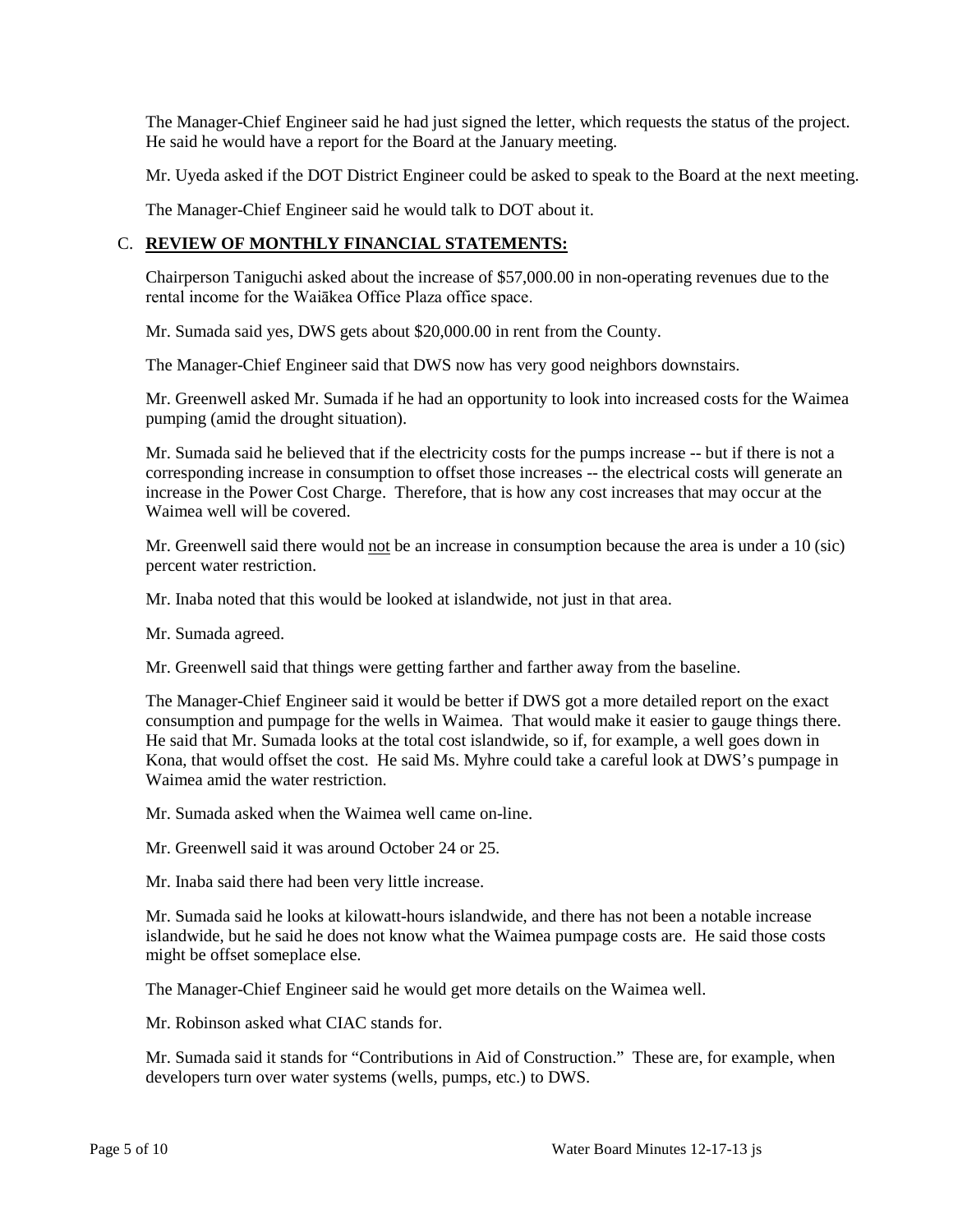Mr. Robinson asked about the CIAC figure of \$2 million for 2013. He asked whether that was depreciation on assets that are given to the County.

Mr. Sumada said that it is rather like depreciation of the contribution, which is recorded as income. It is kind of like the amortization of the income.

Mr. Robinson asked whether these are cash or facilities.

Mr. Sumada said they are facilities.

Mr. Robinson asked whether the depreciation accrues over time, and asked whether this is reflected each year.

Mr. Sumada confirmed this.

Mr. Robinson asked what the life of a water system donated to DWS is in terms of depreciation.

Mr. Sumada said the life could be up to 40 years. He said that the asset is broken down into the actual structure: the pipes, the pumps, etc. All of those different assets have different lives, he said. He said that the longest life was 40 or 50 years.

Mr. Robinson asked whether a well, a pipeline and a tank from a system each have different depreciable schedules.

Mr. Sumada confirmed that they do have different depreciable schedules.

Mr. Robinson asked whether each of the hardware components are broken out from a system, and then depreciated over a schedule (i.e., over a period of time).

Mr. Sumada confirmed this.

Mr. Robinson asked whether the "soft costs" are taken into consideration separately.

Mr. Sumada said he did not know what Mr. Robinson meant by "soft costs."

Mr. Robinson said soft costs were things like planning, engineering that are invested in a system. The hard costs would be the actual facility that is constructed. When DWS gets a system, it is just altogether in one mass; once the system is taken over, DWS does an allocation based on what the depreciable schedule is for the assets: the pipeline, the tank, the wells, etc.

Mr. Sumada said that sometimes there are soft costs involved in depreciating assets, and sometimes the soft costs depreciate over time, in accordance with the asset schedules. Sometimes, the expense is not captured along with the asset at the same time. It depends on how the accounting got set up for the contribution.

Mr. Robinson asked if there is an accounting schedule set up when a system is delivered to DWS, and whether that accounting schedule shows how the system is allocated.

Mr. Sumada said that Finance gets its numbers from the engineers, who in turn get the accounting from the developers.

## D. **MANAGER-CHIEF ENGINEER'S REPORT:**

The Manager-Chief Engineer provided an update on the following: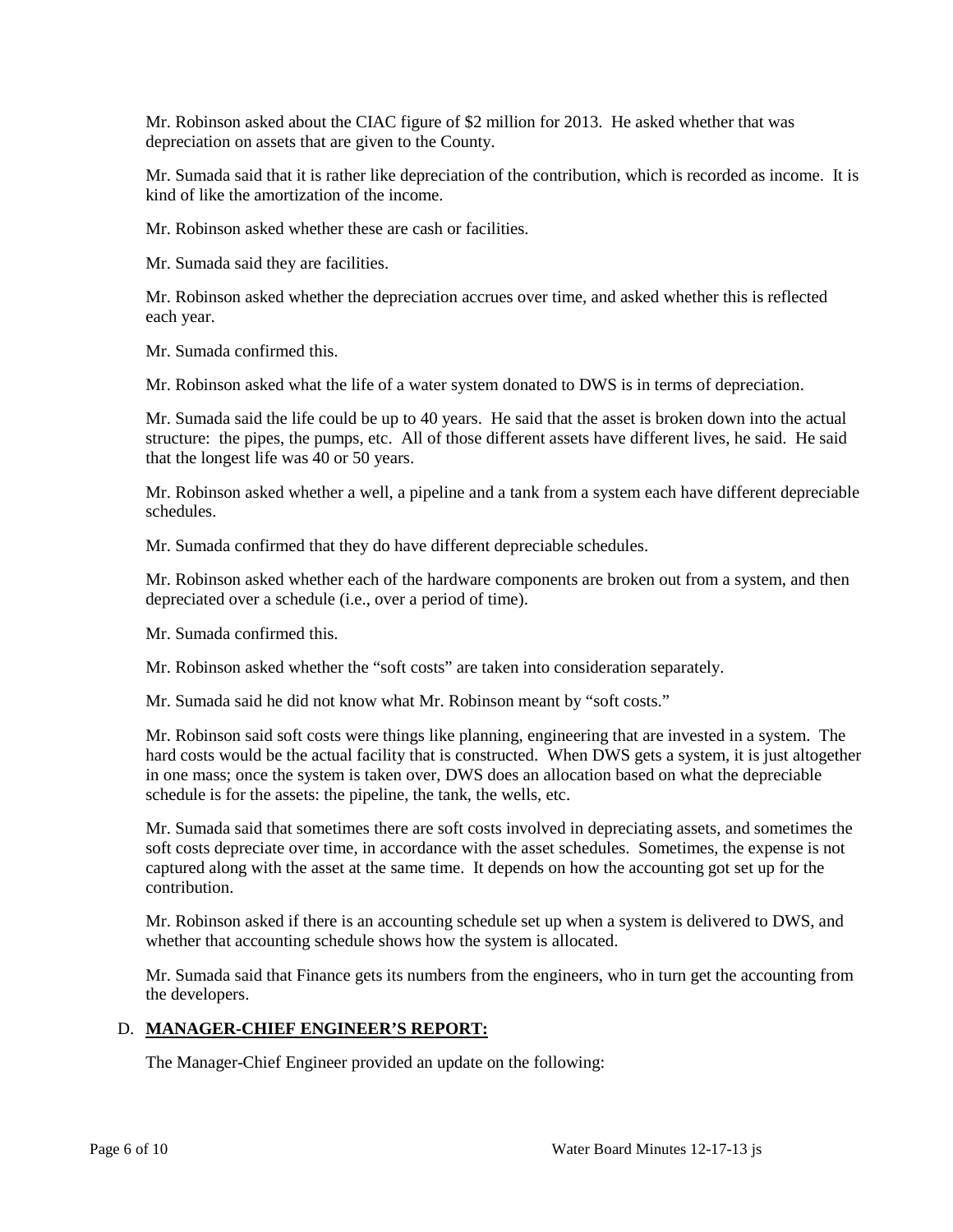- 1) Pu'ukala/Kona Ocean View Properties Subdivision Improvement District Update The Notice to Proceed is scheduled for the end of this month, and the contractor was notified that he has to begin work on December 30.
- 2) Waikoloa Reservoir No. 1 Update -- Mr. Inaba said that a second environmental specialist has been contacted to assist with the Environmental Assessment (EA). DWS is waiting for the specialist's proposal to the consultant, and Mr. Inaba followed up again yesterday to speed things along. Mr. Greenwell asked if DWS is waiting for information back from the *contractor* to give an estimate on the EA. Mr. Inaba said the *consultant* is obtaining the services of a second specialist to handle a portion of the EA. The consultant last week provided the specialist with the scope, and the consultant now is waiting for the proposal to come back from the specialist. The consultant will then execute a contract to get that work done, Mr. Inaba said. Mr. Inaba followed up yesterday to make sure things keep moving forward.
- 3) Waimea Water Restriction Waimea is still in restriction mode, and reservoir levels stand at about 64 million gallons. DWS's cut-off point for water restriction is actually 60 million gallons, but the Department has opted to maintain the restriction and is monitoring the situation, the Manager-Chief Engineer said. Chairperson Taniguchi asked how the public has responded to the restriction. The Manager-Chief Engineer said that DWS watches the consumption daily, and has seen a drop in consumption. However, for some reason, there was an increase in consumption on Monday. He thought that DWS will need to issue another reminder to the public regarding the water restriction. DWS got calls that some car washes were going on in the area, and the Department told the people that the restriction was still in force. DWS asked them to refrain from holding such events, the Manager-Chief Engineer said.
- 4) Kawailani Tank Update The Manager-Chief Engineer said this project is not yet 100 percent complete, but the good news is that the new tank is on-line. DWS made final connections from the tank to the water system, and the tank is in operation. The one remaining task is to remove the old tank; the contractor said it would happen in January 2014. He apologized that that was still pending. Chairperson Taniguchi said the main thing is that the new tank is on-line. Mr. Greenwell asked if the contractor was going to request a time extension. The Manager-Chief Engineer said that no time extension requests would be processed; this project is considered substantially complete. He said that a hygienist still needs to get on board. Mr. Inaba said that would be sometime between January 20 and January 27. Mr. Greenwell asked what would ensure that the contractor finishes the job in January. The Manager-Chief Engineer said that DWS makes payments based on the change orders that were recently approved by the Board. Unless the contractor completes all of the work, final payments can be withheld. Chairperson Taniguchi reiterated that the main thing is that the tank is up and running, and he thanked Ms. Lee Loy for spurring things along. He had hoped by the time he got off the Board that this project would be done, and at least he can say that the tank is working.
- 5) Energy Management Analyst Update No report.
- 6) Public Information and Education Specialist Update No report.
- 7) Recognition of Service Retirement The meeting had moved along so quickly that the honoree had still not arrived. This item was deferred until later in the meeting.

The Manager-Chief Engineer reported that the Contested Case Hearing, Item 8(A), WATER SERVICE ACCOUNT NUMBER 7093435-12 (TMK 1-2-018:005), scheduled for 10:30 a.m. was withdrawn from the Agenda, at the request of the applicant.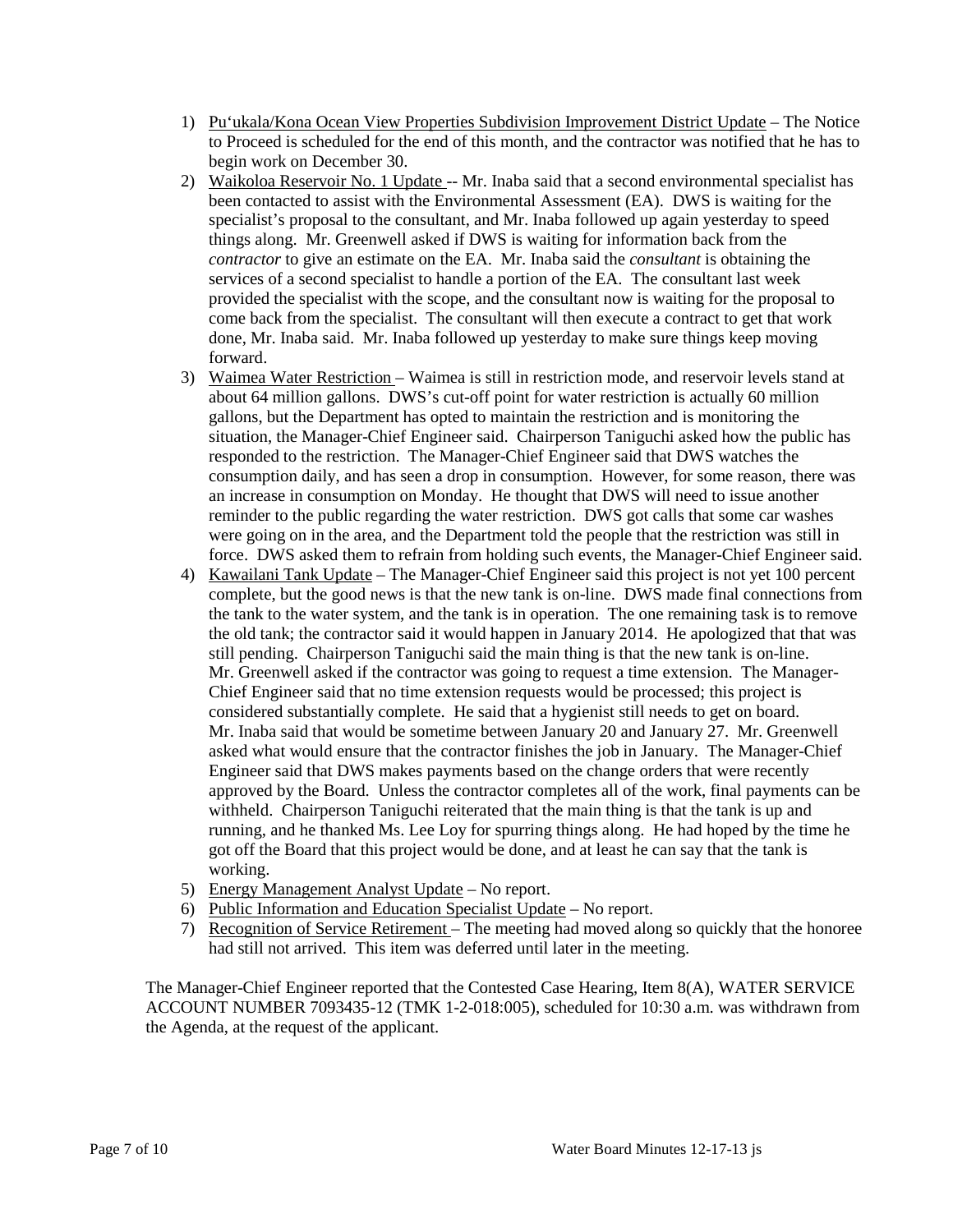## E. **BOARD MEMBERS' SERVICE:**

Section 13-4(d) of the County Charter allows a Board Member whose term has expired to serve an additional 90 days or until a successor is appointed and confirmed, whichever comes first.

The Manager-Chief Engineer recommended that, pursuant to Section 13-4(d) of the County Charter, expired term Board Members would be allowed to serve an additional 90 days, or until their successor is appointed and confirmed, whichever comes first, if so desired.

Ms. Garson said that no action needs to be taken on this Item; it is basically the Mayor's call whether the outgoing Board members, Chairperson Taniguchi and Mr. Perry, will be allowed to serve another 90 days. This Item is just to ensure that the two outgoing members would be willing to serve another 90 days.

The Manager-Chief Engineer said that DWS has not heard anything from the Mayor's Office regarding new applicants for the two vacancies being forwarded to the County Council. The Department will keep Messrs. Taniguchi and Perry informed, but hopefully they will be able to serve another 90 days, unless they hear otherwise.

Ms. Garson said that no action is needed on this Item; the Department will just assume that both gentlemen will continue to attend Board meetings for the next 90 days.

### F. **ELECTION OF CHAIRPERSON AND VICE-CHAIRPERSON FOR 2014:**

Chairperson Taniguchi opened up nominations for the offices of Chairperson and Vice-Chairperson. He asked Ms. Garson if they could be done together or separately.

Ms. Garson said that is up to the Board; they could do it either way.

Chairperson Taniguchi proposed taking up the nomination of the Chair first.

Mr. Greenwell nominated Mr. Kaneshiro for the position of Chairperson.

There were no other nominations for Chairperson, so Chairperson Taniguchi closed the nominations.

*(There was some discussion on how the vote should be taken. A voice vote, preceded by a Motion, was taken.)*

ACTION: Mr. Greenwell moved to elect Mr. Kaneshiro for Chairperson; seconded by Mr. Perry; and carried unanimously by voice vote.

Chairperson Taniguchi congratulated Mr. Kaneshiro, and opened the floor for nominations for Vice-Chairperson.

Ms. Lee Loy nominated Mr. Robinson for Vice-Chairperson.

There were no other nominations for Vice-Chairperson, so Chairperson Taniguchi closed the nominations.

ACTION: Ms. Lee Loy moved to elect Mr. Robinson for Vice-Chairperson; seconded by Mr. Uyeda, and carried unanimously by voice vote.

Chairperson Taniguchi congratulated Messrs. Kaneshiro and Robinson, and expressed confidence that they would do a great job.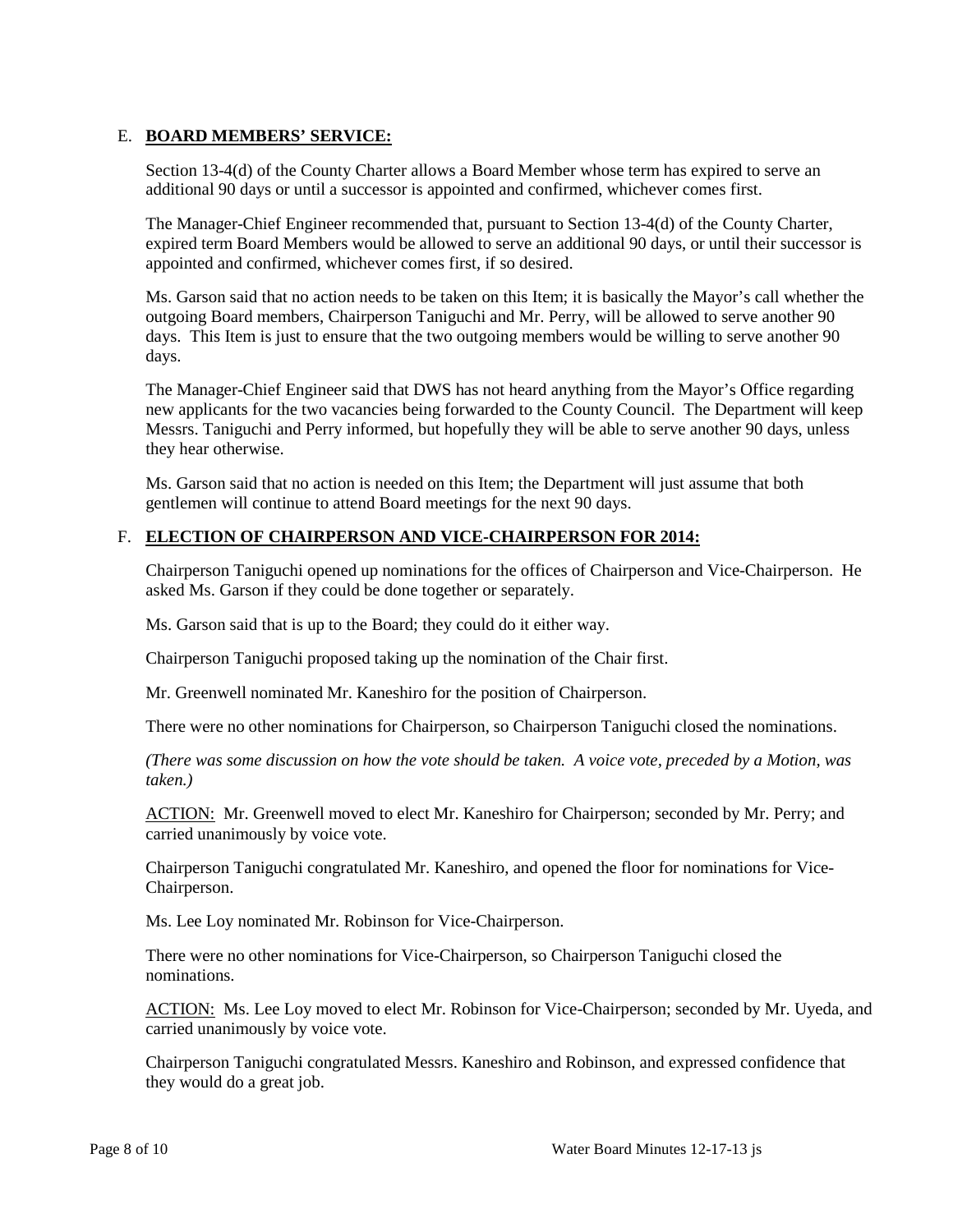# G. **EXECUTIVE SESSION:**

The Board had anticipated convening an executive meeting to consider the evaluations of the Manager-Chief Engineer, as authorized by Hawai'i Revised Statutes, Sections 92-4 and 92-5(a)(2). A two-thirds vote, pursuant to HRS Section 92-4, is necessary to hold an executive meeting.

*(Chairperson Taniguchi said this Item would be skipped.)*

# H. **MANAGER-CHIEF ENGINEER'S EVALUATION:**

Chairperson Taniguchi said the Evaluation Form that the Ad Hoc Committee had formulated earlier was a bit too detailed and difficult to complete line-by-line, item-by-item. He said that the Ad Hoc Committee worked hard on the form, and did a good job. Chairperson Taniguchi said he had distributed a simpler Summary Sheet to the Board before today's meeting, which consisted of five major areas: Leadership, Financial Management, Planning and Organization, Public Information, and Personnel Management. The Chairperson noted that the Manager-Chief Engineer submits his quarterly progress report to the Board, providing details that the Board can ask questions about. At the end of the year, the Manager-Chief Engineer submits his detailed progress report, and the Board will then fill out a Summary Sheet, using the same 1 to 5 rating scale that was circulated. The Chairperson asked that the Board this time fill out the Summary Sheet he distributed today, and return the Summary Sheets to the Secretary **by the end of this week**. The Secretary, who will keep the Summary Sheets confidential, will compile the collective numbers, and the Board will do the Evaluation at the January meeting. The Evaluation will be agendized for the next meeting, he added.

Mr. Uyeda asked if the point system was the same as the previous Evaluation Form.

Chairperson Taniguchi said yes, it is the same rating scale that was on the Evaluation Form. He said that the Evaluation Form was detailed to the nth degree, and was hard to fill out if one did not have the whole Strategic Plan right there. He apologized for not having caught that sooner. The Chairperson said that he believed that the evaluation process in future will be much more streamlined. He thanked the Manager-Chief Engineer for completing his detailed year-end progress report to the Board.

# I. **CHAIRPERSON'S REPORT:**

A tentative Board meeting schedule for 2014 was sent in the Board packets.

Chairperson Taniguchi said it would be up to the Board next year to decide on the meeting schedule, which is subject to change.

The Secretary said that basically the first two meetings were taken care of. The next meeting, on January 28, 2014, will feature a presentation by DWS's auditors. The following meeting has been scheduled for February 25, 2014 in Kona, with the meeting room reserved.

Chairperson Taniguchi said the Board can discuss and finalize the meeting schedule for the rest of 2014 at the January meeting. He said that the auditors have completed their audit of the Department, so hopefully, the Ad Hoc Finance Committee can be dissolved; the committee's work is done.

# 8) CONTESTED CASE HEARING (NOTICED FOR 10:30 A.M.):

# A. **WATER SERVICE ACCOUNT NUMBER 7093435-12 (TMK 1-2-018:005):**

*As noted earlier in the meeting, the applicant withdrew his request for the Contested Case hearing.*